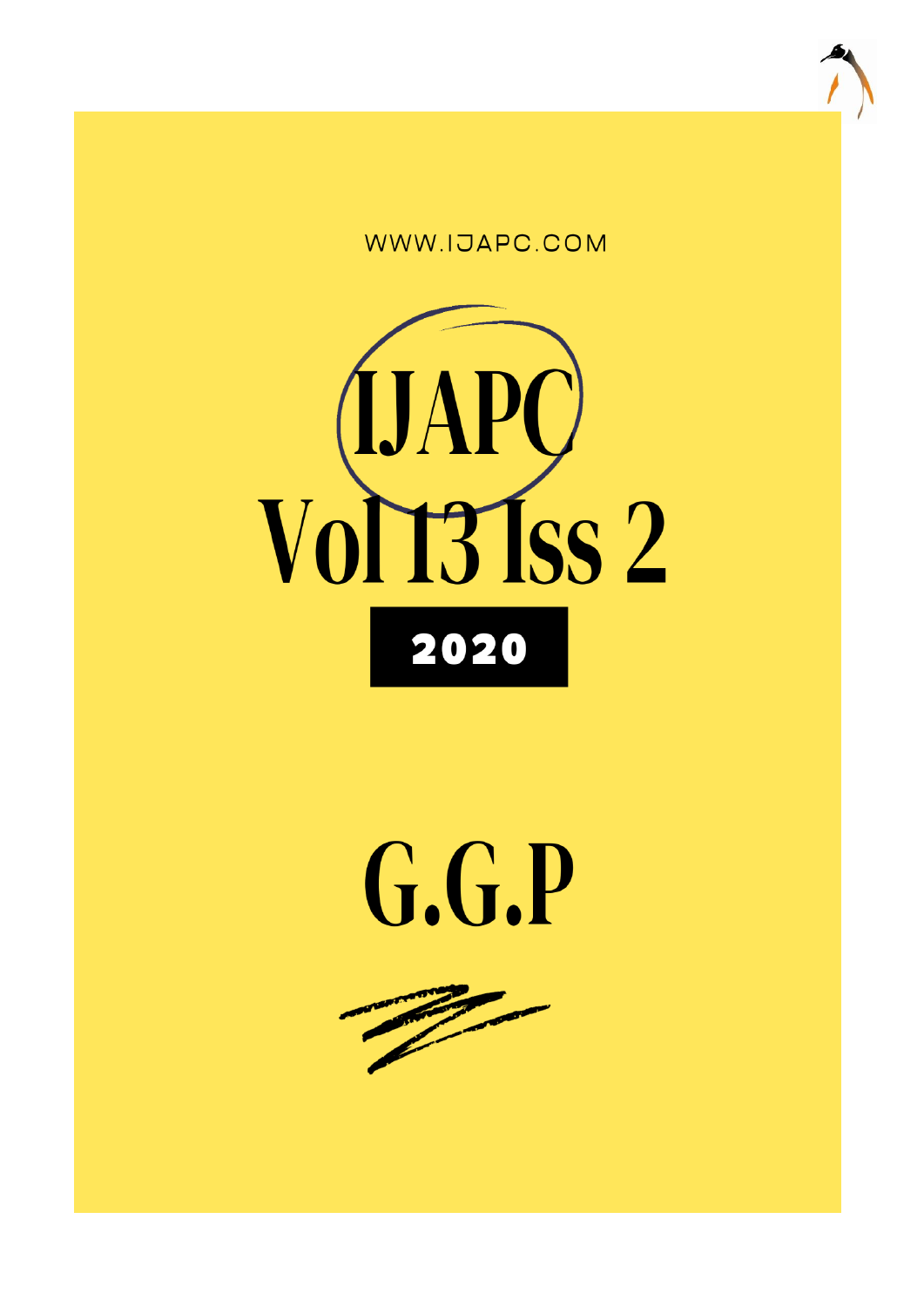

REVIEW ARTICLE www.ijapc.com

**e-ISSN 2350-0204**

## **Role of Dietetic Regimen in Prevention of** *Mahasrotogat Vyadhi* **(Digestive Disorders)**

Ingle Shilpa K<sup>1\*</sup>, Deshpande Pradnya R<sup>2</sup> and Sant Sampada S<sup>3</sup>

1,3Kriya Sharir Dept. Government Ayurved College, Nanded, M.S. India

<sup>2</sup>Rachana Sharir Dept. Government Ayurved College, Nanded, M.S. India

## **ABSTRACT**

The *srotas* basically defined as the specialized channels designed to provide passage for nutrients of Saptadhatu (seven elements in body). The *Mulasthanas* (chief organ) are related directly with origin, maintenance and destruction of body nutrients which flow through particular *Srotas*. *Mahasrotas* is the term used as synonym of '*Koshtha'* means *Aampakwashaya* (digestive organs), *Sharirmadhya* (trunk- thorax and abdomen) and *Mahanimna* (region below umbilicus). *Mahasrotas* extend from oral cavity to anus which can be correlated with gastrointestinal tract. *Mahasrotas* is actually hollow, long, soft tube like structure involving *Annanalika*, *Aamashaya*, *Kshudantra* and *Pakwashaya* leads to digestion, absorption, secretion and excretion processes, Improper food habits and stressful life style of present era leads to vitiation of GI tract. One should consume *Aahar* (diet) according to *Aaharvidhividhan* (rules of dietetic regimen) so that the '*Agni'* (biofire) can show its results with giving proper aahar-rasa (nutritive part) and kitta (excretory part). One should keep in mind the constituents such as Panchamahabhutas and *Tridosha* in *Annavaha srotas*. This article reveals with the study of impact of dietetic regimen on *Mahasrotas* in view of prevention of diseases.

### **KEYWORDS**

*Diet, Strotats, Mahastrotas Vyadhi, Digestion*



Received 28/07/2020 Accepted 05/09/2020 Published 10/09/2020

\_\_\_\_\_\_\_\_\_\_\_\_\_\_\_\_\_\_\_\_\_\_\_\_\_\_\_\_\_\_\_\_\_\_\_\_\_\_\_\_\_\_\_\_\_\_\_\_\_\_\_\_\_\_\_\_\_\_\_\_\_\_\_\_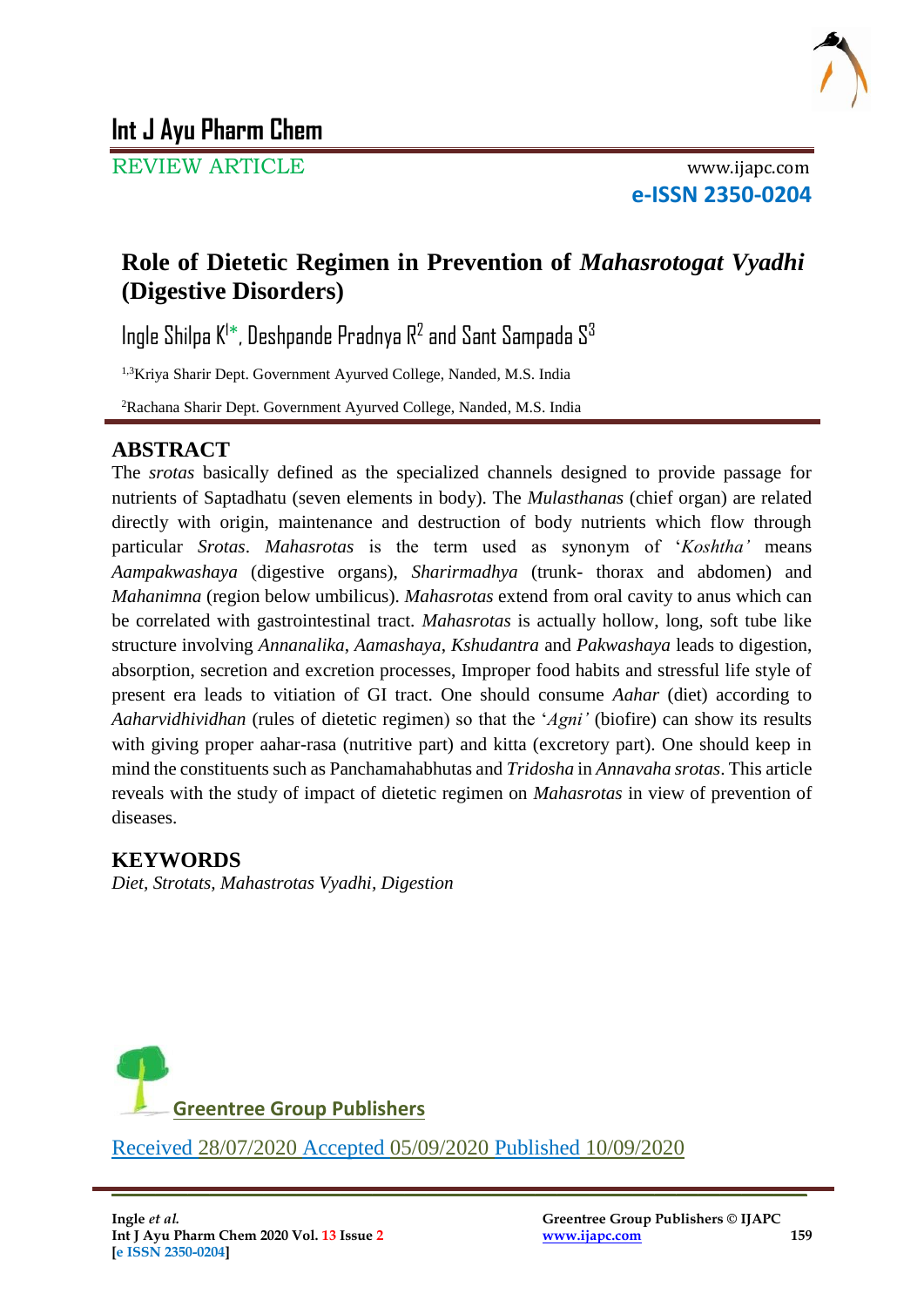

#### **INTRODUCTION**

There is nothing like food to let a person to live. There is no medicine like food. Sometimes food can offer astonishing results in primary line of treatment or as support to health. For bio-conversion *'Agni'* should act on nourishing material. Principle nourishing material is food. When *Agni* in digestive system acts on food and digests it into absorbable portion, it is *Sara*. The portion on which Agni could not act and convert is called *Kitta*<sup>1</sup> . Main source of nourishment for our body is food. After digestion in GIT, it is divided into *Sara* and *Kitta*. *Sara* will get absorbed and called as *Aahar Rasa* which is food for *Dhatu* in the living body. *Kitta* will give rise to *Mala* of food in case of *Annavah Strotas*. Here the location is *Mahastrotas* – produced *Bhava Padartha* is *Aahara Ras* and *Mala* are *Purisha*, *Mutra* and Vata. For the nourishment of Dhatus, the diet and factors for its smooth digestion, absorption are important. So that the normal functioning of *Mahastrotas* will be maintained.

#### **AIM**

To study an *Ayurvedic* aspect of diet with special reference to *Aahar Vidhi Vidhan* in prevention of *Mahastrotas Vyadhi.*

#### **OBJECTIVES**

1. To understand the *Aahar Vidhi Vidhan* in detail.

 $\mathcal{L}_\mathcal{L}$  , and the contribution of the contribution of the contribution of the contribution of the contribution of the contribution of the contribution of the contribution of the contribution of the contribution of

2. To evaluate the role of *Diet* in relation with *Mahastrotas Vyadhi*.

3. To percept the role of *Agni* and *Dosha* in reference with *Mahastrotas Vyadhi*.

### **MATERIALS AND METHODS**

Textual references are from *Ayurvedic* classics available in library of Government *Ayurved* College, Nanded (M.S. India), modern texts, journals and websites are also referred.

## **DISCUSSION**

As all the living beings are sustained because of food, in *Ayurveda* the direction for ingestion of food are described in detail and it is one of its peculiarities. *Prakriti* – means original qualities of food items in terms of heavy to digest (*Guru*) and light to digest (*Laghu*). Continuous consumption of *Guru Aahar* leads to vitiation of *Mahastrotas Vyadhi*. Agirna (indigestion), Agnimandya( loss of appetite), Alasaka, Visuchika, Malavasthambha (constipation), Atisara (diarrhea),Pravahika (dysentery) etc. are disorders of Mahasrotas mentioned by Aacharyas.

#### **1. Direction for ingestion of food:**

i. *Karana* – means alterations made while cooking of food like soaking , churning, roasting, washing etc. consumption of curd vitiates *Mahastrotas*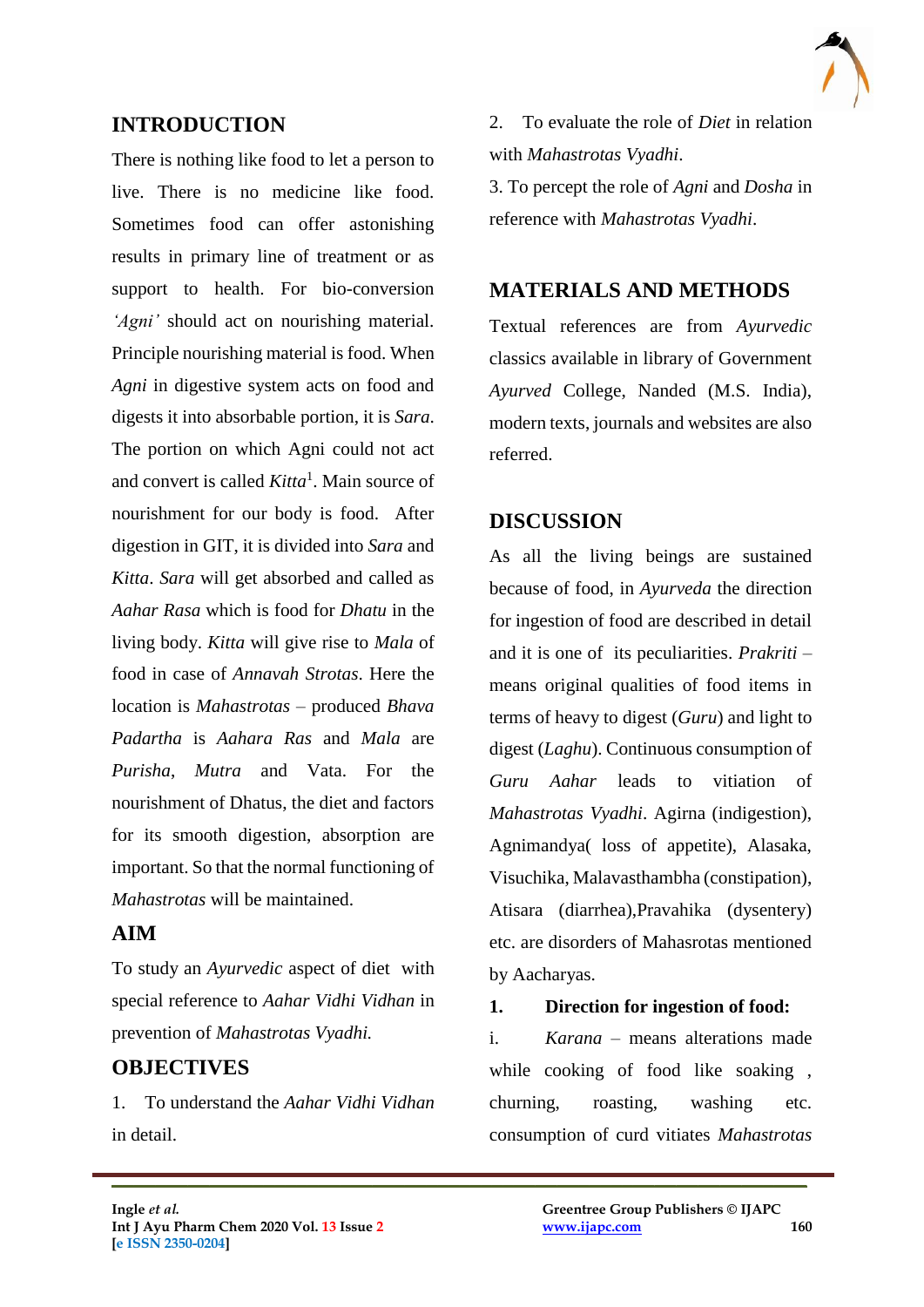but the buttermilk made from the same with *Manthan* enhances Agni and said as *Pathya* in various diseases of *Mahastrotas* e.g. *Grahani*.

ii. *Sanyoga* – means combination of food items together e.g. honey and ghee both are good for health but their combination in equal proportion is harmful can vitiates *Strotas*.

iii. *Rashi* – means quantity of food in two ways either individual food item or total food items are to be consumed. Depending upon the *Prakriti* and *Agni* one should decide it otherwise it also will vitiate *Agni, Koshthha* and *Mahastrotas*.

iv. *Desha* – means place of origin of food stuff i.e. cool, warm, dry country. It also denotes the habit of body to eat certain type of food.

v. Depending upon this one should decide food to keep healthy condition of *Mahastrotas*.

vi. *Upyokta* – means one who eats. He should think of his own constitution, habit and then eat accordingly.

vii. *Upyogsanstha* – other directions, necessary for appropriate digestion of food are collected together and are called *Upyogsanstha*<sup>2</sup> .

# **2. Direction of method of eating:**

Diet which an exclusive factor inlifestyle considered as a major predisposing factor in

 $\mathcal{L}_\mathcal{L}$  , and the contribution of the contribution of the contribution of the contribution of the contribution of the contribution of the contribution of the contribution of the contribution of the contribution of

pathogenesis of NCD (non communicable diseases) if not taken properly.

The rules those should be observed while eating are described methodically.

i. One should eat hot- because such food is pleasant to eat, tastes good, increase appetite and secretions of digestion juices and digest fast and easy. It decreases *Kapha Dosha* and induces flatus. When the *Vata Dosha* is normal, remaining two also remain in balance state that means *Anuvratti* of *Vata Dosha*.

ii. One should eat Unctuous food – it enhances weak *Agni*, digests food fast. It helps to pass flatus. It nourishes body, strengthens special senses, and increases body strength.

iii. One should eat in suitable amount – to maintain balance with *Tridoshas* one should take food in calculated amount not fewer not excess. It will help to pass excreta smoothly, maintains *Agni*, and digests well. iv. One should take food only after the

digestion of previous food – eating before the digestion of previous meals leads to *Tridosha* vitiation. If eaten when previous food is ingested all *Tridoshas* remain in physiological limits. *Agni* is enhanced, excreta is smoothly expelled.

v. Food items with opposite *Viryas* should not be consumed together- two opposite strong qualities should be avoided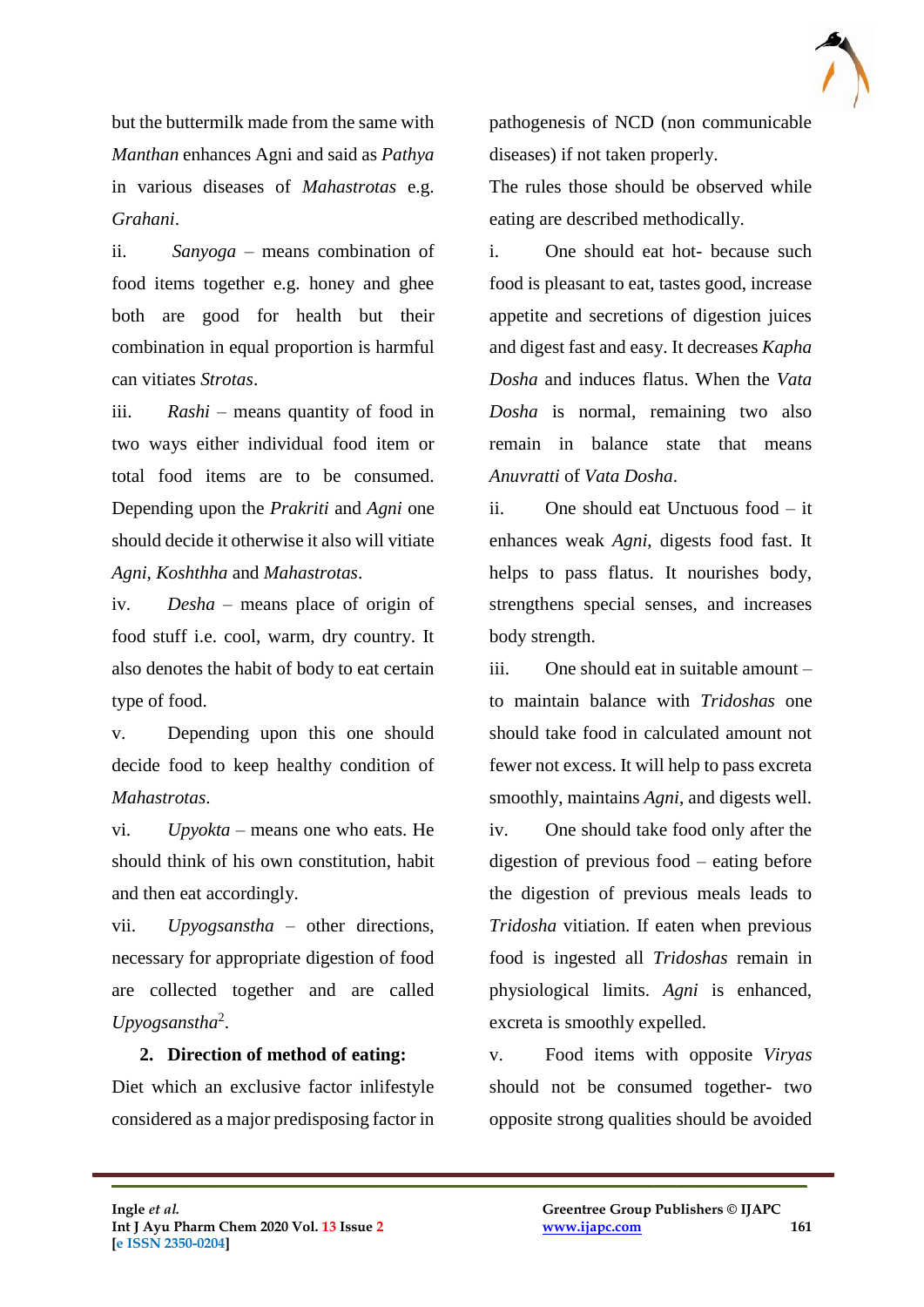

to eat together. Such kind of eating generates diseases.

vi. One should eat in pleasant place, in pleasant cutlery – as these things give physiologically good effect.

vii. One should not eat very fast or very slow – because he will not get satiety and hence eats more. Food gets cold and doesn't digest properly.

viii. One should not laugh or talk while eating - because it may choke, vomit, insult food and can develop disliking towards food.

ix. One should eat with calm mind- one should not eat while talking or laugh while eating, this vitiates *Dosha*.

x. One should pay attention to himself while eating - One should eat for himself with appropriate manner. One should think while eating. This makes him eat properly. The dietary and lifestyle factors which have similar properties to that of *Doshas* vitiates them and dissimilar properties with respect to the *Dhatus* vitiates the *Dhatus*<sup>3</sup>. Digestion is not only conversation of complex food into absorbable products but it is actually a bio transformation. Food after complete digestion is brought in bio – form of various body entities and if this is full of qualities similar to that of *Dhatus* will nourish them and if this bio-form posses opposite attributes to that of *Dhatus* then it will definitely harms to body

entities.<sup>4</sup> One should understand good and bad outcome of right and wrong eating to prevent vitiation of *Mahastrotas*.

#### **CONCLUSION**

1. *Mahastrotas* actually is a hollow, long, soft, tube like structure through which digestion, absorption, secretion and excretion processes take place can be considered as Alimentary canal.

2. Enormous knowledge of *Mulasthanas* of *Mahasrotas* is very important in the point of diagnosis and treatment of *Mahasrotas Vyadhi*.

3. Too keep our self away from digestive disorders, *Mulasthanas* should be intended or prevented from vitiation of *Doshas* and *Dhatus* related to it.

4. For the purpose, dietetic style should be very proper as mentioned in *Ayurveda* in terms of *Aahar Vidhividhan*.

5. Practice of *Aahar Vidhividhan* maintain equilibrium of Doshas and prevent *Mahasrotas Vyadhi* to greater extent.

 $\mathcal{L}_\mathcal{L}$  , and the contribution of the contribution of the contribution of the contribution of the contribution of the contribution of the contribution of the contribution of the contribution of the contribution of